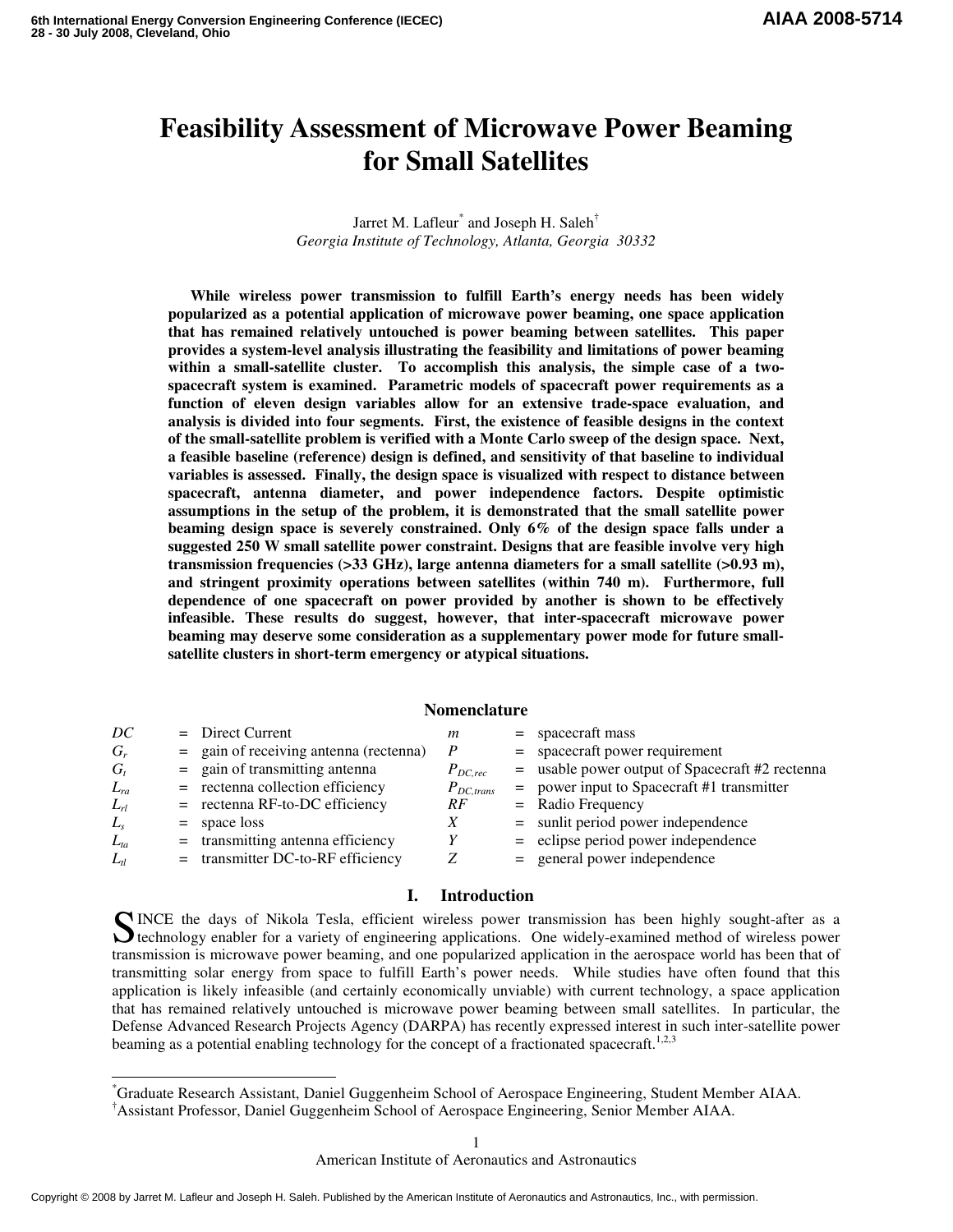This paper provides a system-level analysis of the feasibility of microwave power beaming for the small-satellite problem. Following a brief literature review on the topic, assumptions and models are described, and several parametric results are discussed which support the conclusion that, although impractical as a primary source of power for a small-spacecraft cluster, inter-spacecraft microwave power beaming may find a role in future smallsatellite clusters as a supplementary power supply for short-term emergency or atypical situations.

## **II. Brief History of Microwave Power Beaming**

In the 1960s and 1970s, the burgeoning space industry and particularly Dr. Peter Glaser took notice of microwave power beaming in its potential use in for transmitting massive amounts of solar power (measured at the gigawatt level) to Earth from space.<sup>4</sup> While much too ambitious for the space capabilities of the 1960s, Glaser's solar power satellite concept added impetus to several development efforts of the 1960s and 1970s. At Raytheon for example, William Brown demonstrated power beaming on smaller scales, from small microwave-powered helicopters (at power levels around 200 W) to laboratory efficiency tests at power levels around 500 W and tests at the JPL Goldstone Deep Space Network facility at the level of 30 kW.<sup>4,5</sup> In 1976, a milestone was reached when a 91% rectenna absorbed-to-DC-power conversion efficiency was demonstrated for low (on the order of 10 W) power levels. 4

Notably, the mid-1980s saw the development of a Canadian unmanned aerial vehicle named SHARP (the Stationary High-Altitude Relay Platform) which in 1987 became the first aircraft to achieve sustained flight powered only by beamed power. The SHARP-5 test vehicle utilized 150 W to stay aloft at about 300 ft altitude, with power received from a 10 kW microwave beam tracking the aircraft from the ground.<sup>4,6</sup>

In 1997, NASA initiated a "Fresh Look" study to reassess the solar power satellite concept. While the study concluded that solar power satellite systems are more technically feasible today than they were a few decades ago, it also showed that their economic viability remains dubious.<sup>7</sup> In 2004, the Auburn University Space Research Institute and Texas A&M University Center for Space Power presented analyses of large beamed power systems for lunar and Mars exploration.<sup>8,9</sup> Most recently, in October 2007 the National Security Space Office released a study on space-based solar power which strongly recommended that the U.S. Government invest in an in-space proof-ofconcept demonstration within the next decade. One potential use of even only megawatt-scale power beaming was recognized to be the supply of energy to U.S. forward bases which typically rely on expensive (and dangerous) convoy resupply. 10

As a final note, in 2007 DARPA called for proposals to develop the F6 concept (Future Fast, Flexible, Fractionated, Free-Flying Spacecraft united by Information eXchange), a challenge to the paradigm of traditional monolithic spacecraft aimed at architecturally improving flexibility and responsiveness of Earth-orbital space systems. In 2006, Brown and Eremenko described fractionation as the decomposition of a space system into modules which interact wirelessly to deliver the capability of a functionally equivalent monolithic system.<sup>1</sup> Brown and Eremenko suggested that power beaming can be an enabling technology of fractionation and is deserving of an in-depth analysis. The present work provides one contribution within this context and in this direction.

#### **III. Modeling**

#### **A. Assumptions and Power Paths**

The analysis which follows is intended as a first-order feasibility analysis. To accomplish this, the simple case of a two-spacecraft system is examined in terms of the power requirement after solar power is converted to direct current (DC). It is assumed that the two spacecraft lie in a perfect line of sight with the capability of continuous microwave power transfer and no pointing losses. The first spacecraft carries all power transmission equipment, and the second spacecraft carries power receiving equipment and the payload<sup>#</sup>.

The assumed power pathways are shown graphically in Figure 1. Power is generated by solar arrays on Spacecraft #1, and that power is regulated to the proper direct-current (DC) voltage and current level. Enough power is generated to power the internal subsystem loads of Spacecraft #1 as well charge its battery. Additionally, part of Spacecraft #1's power is transmitted at microwave frequencies to Spacecraft #2, where it is received (after space losses) by a rectenna. Power from the rectenna is added to power generated independently by Spacecraft #2 to power internal subsystem loads plus those of the payload. Internal spacecraft loads are determined based on typical satellite power-consumption estimation relationships<sup>11</sup> and are assumed to be constant with time.

<sup>‡</sup> Note that having Spacecraft #1 carry the payload would leave Spacecraft #2 without a purpose in this simple scenario, which is why the payload is assumed to be carried by the power-receiving spacecraft.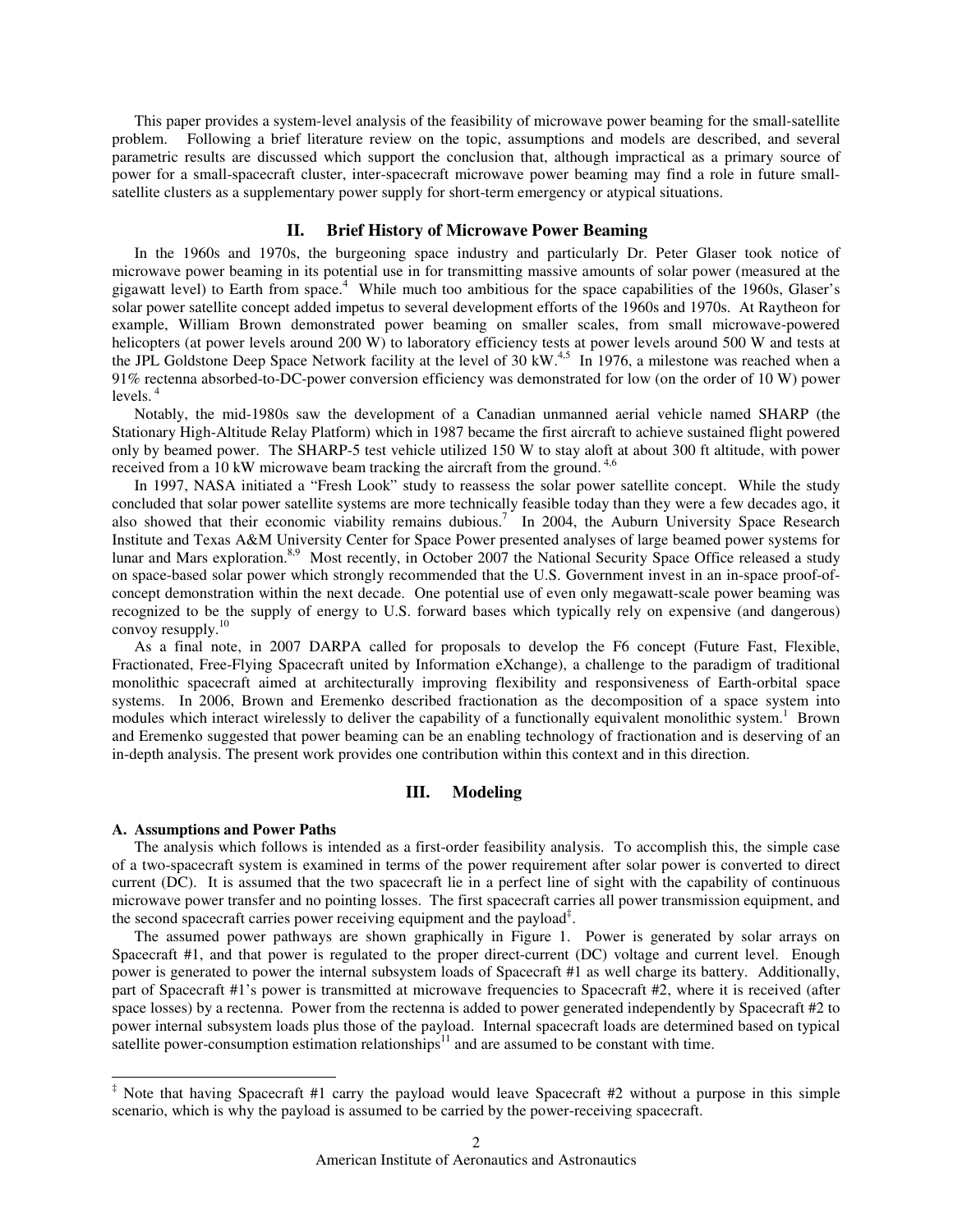Power losses are considered throughout the power distribution chain, especially in the power beaming hardware. Losses occur through the transmitter (e.g. a magnetron or other microwave-generating device), antenna (due to dish imperfections and feed array interference), and rectenna (in terms of percent power received and percent converted to useful DC power). Wiring losses are budgeted as internal loads, and a path efficiency is associated with battery discharge during eclipse.



**Figure 1. Power Path Model used for this study. Orange dots indicate "pick-off points" at which DC power requirements in this study are reported.**

The degree of power beaming fractionation is considered on a continuous basis from 0% to 100%. In the present study, a parameter *Z* named power independence is introduced and is defined in Equation 1 below. *Z* can have values ranging from zero to unity. As defined in Equation 1, when *Z* is zero, the payload-carrying spacecraft (Spacecraft #2 in Figure 1) draws all its power from power beaming (such a spacecraft would have no solar arrays and no batteries). When *Z* is unity, the payload-carrying spacecraft is entirely power-independent and has no need for power beaming. For all cases within  $0 < Z < 1$ , the payload-carrying spacecraft also carries solar arrays, batteries, and a rectenna and receives a certain percent of its power from each (although solar arrays and batteries do not provide power at the same time).

$$
Z = \frac{\text{Power Generaled by Spacecraft #2}}{\text{Total Spacecraft #2 Power Required}
$$
 (1)

It is recognized, however, that a one-dimensional degree of power fractionation may be insufficient to capture all principal effects. Because it is typically more costly to power a spacecraft during eclipse (due to the size of batteries and the fact that batteries must be charged during sunlit periods), two new power independence parameters are introduced in the present study, namely *X* and *Y* where *X* is *Z* evaluated during the sunlit period and *Y* is *Z* evaluated during the eclipse period. Both *X* and *Y* have values ranging from zero to unity (see Equations 2 and 3 below).

$$
X = Z\Big|_{\text{small}} = \frac{\text{Power Generaled by Spacecraft #2 during Sunlit Period}}{\text{Total Spacecraft #2 Power Required during Sunlit Period}}
$$
(2)  

$$
Y = Z\Big|_{\text{eclipse}} = \frac{\text{Power Generaled by Spacecraft #2 during Eclipse}}{\text{Total Spacecraft #2 Power Required during Eclipse}}
$$
(3)

One final assumption of note is that space losses are assessed via the variant of the traditional link equation shown in Equation 4 below (see nomenclature for definition of terms). However, in some cases analyzed next, the spacecraft are in too close proximity for the traditional link equation to be valid (the key assumption of the link equation is that the receiving spacecraft is in the far-field with respect to the transmitting spacecraft). In cases where this is an issue, the model used in this study optimistically assumes that there are no space losses.

$$
P_{DC,rec} = P_{DC,trans} L_{tl} L_{ta} G_t L_s G_r L_{ra} L_{rl}
$$
\n
$$
\tag{4}
$$

American Institute of Aeronautics and Astronautics 3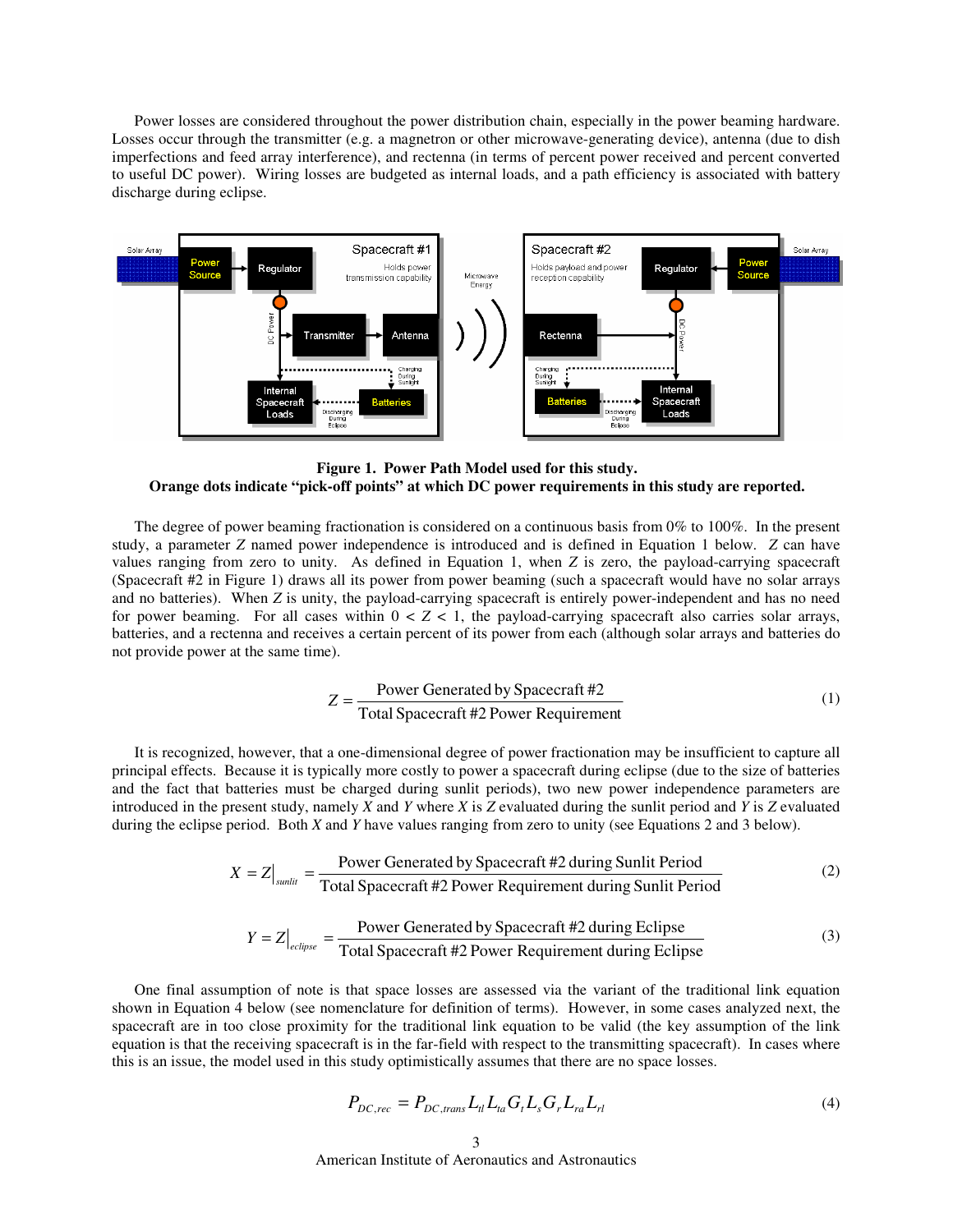#### **B. Historical Spacecraft Power/Mass Correlation**

Since this paper aims to assess the feasibility of power beaming for small satellites (defined here to be 300 kg or less in wet mass), the final modeling consideration is how the power values obtained may be converted to spacecraft mass. Rather than use a full set of mass estimating relationships to accomplish this, this study uses a curve-fit relating mass and power for previously flown Earth-orbital satellites.

Power and mass data are compiled from 28 previous satellites $11,12,13,14$  and result in the curve fit shown in Figure 2 and Equation 5. The R² value for the curve fit is 0.739 and predicts a power of 250 W for a 300-kg spacecraft. This 250 W number is not a rigid definition of a small satellite but is rather meant as a rough estimate of the power one would expect a small satellite to consume. Since this study only computes spacecraft power requirements and does not directly compute spacecraft masses, this 250 W number helps to bound the trade space which will be shown next.



**Figure 2. Historical Spacecraft Power/Mass Data (including curve fit).**

$$
m = 2.3175P0.8805
$$
 (5)

## **IV. Results and Discussion**

The models defined above allow for both an analysis of a single point design and, more importantly a parametric trade-space evaluation for a wide range of possible designs. As such, analysis is divided into four segments. First, the existence of feasible designs satisfying power generation constraints within the context of the small-satellite problem is verified with a Monte Carlo sweep of the eleven-variable design space. Next, a feasible baseline (reference) design is defined, and sensitivity of that baseline's feasibility to individual design variables is assessed. Finally, cross-sections of the design trade space are visualized through plots in the dimensions of power independence, distance between antennas, and antenna diameter.

#### **A. Design Space Cumulative Distribution Function**

To begin the analysis process, an initial design space exploration is performed. The eleven design variables considered are antenna diameter (both transmitting and receiving antennas are assumed to be the same diameter), distance between the antennas (assumed constant with time), power independences *X* and *Y* (as defined in Equations 2 and 3), payload power requirement (assumed constant during sunlight and eclipse), orbital altitude (for an assumed circular orbit), power transmission frequency, and four efficiencies. The efficiencies include the DC-to-RF conversion efficiency of the transmitter, the RF-to-DC conversion efficiency of the rectenna, and antenna efficiencies for both transmitting antenna and rectenna.

With these variables defined, ranges are assigned in the context of the small satellite problem (see Table 1). Uniform distributions are assigned to each variable in each range and a 10,000-case Monte Carlo simulation is run to assess the feasibility of the design space.<sup>15</sup> The output tracked is the sunlit power requirement of Spacecraft #1 (i.e. the power that must be provided by solar arrays after regulator and converter losses) since it is typically the largest of the power requirements.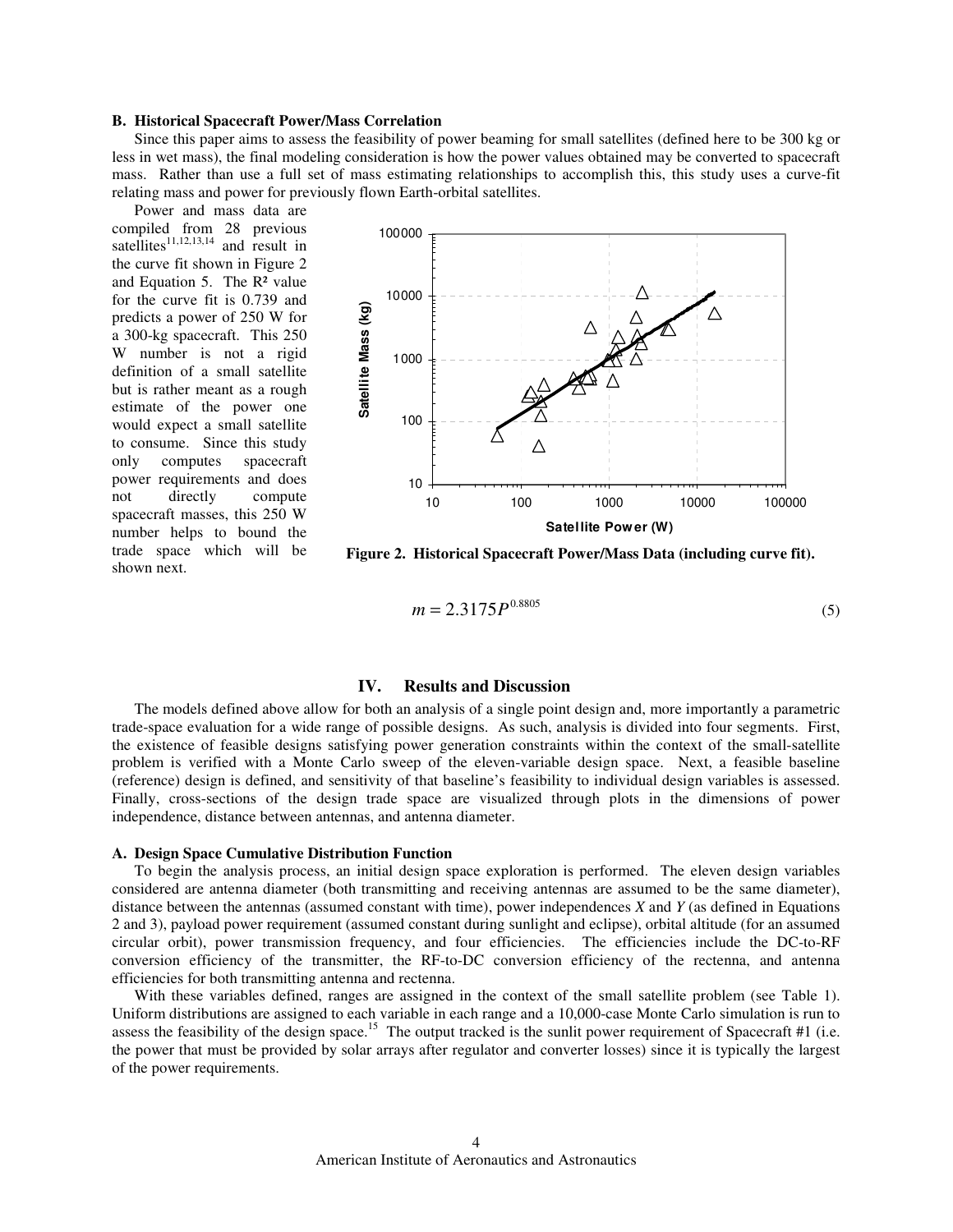Shown in Figure 3 is the resulting cumulative distribution function of this Spacecraft #1 power requirement. While this figure does not tell the whole story of the power beaming problem, it does give a preview of the constrained nature of the design space: Only 6.0% of the designs evaluated are capable of meeting a 250 W notional smallsatellite power cutoff (discussed earlier). Even if a generous 500 W constraint is allowed, there is still only a 12.9% feasibility. In other words, over 87% of the designs in the defined design space are well outside of the small satellite class of vehicle.

**Table 1. Design Variable Definitions.**

| Variable                               | <b>Minimum</b>   | <b>Maximum</b>   | <b>Baseline</b> |
|----------------------------------------|------------------|------------------|-----------------|
| Sunlight Power Independence, X         | 0                | 0.99             | 0.9             |
| Eclipse Power Independence, Y          | 0                | 0.99             | 0.9             |
| Distance Between Antennas              | 2 <sub>m</sub>   | $2000 \;{\rm m}$ | $100 \text{ m}$ |
| Antenna Diameter                       | 0.2 <sub>m</sub> | 2 <sub>m</sub>   | 1 m             |
| Payload Power Requirement              | 5 W              | 100 W            | 32 W            |
| Orbit Altitude                         | 200 km           | 2000 km          | 700 km          |
| <b>Power Transmission Frequency</b>    | 2 GHz            | 100 GHz          | 35 GHz          |
| Transmitter DC-to-RF Efficiency        | 0.5              |                  | 0.6             |
| <b>Transmitting Antenna Efficiency</b> | 0.75             |                  | 0.85            |
| Receiving Antenna Efficiency           | 0.75             |                  | 0.85            |
| Rectenna RF-to-DC Efficiency           | 0.5              |                  | 0.7             |



**Figure 3. Cumulative Distribution Function of Spacecraft #1 Power within the defined Design Space.**

Furthermore, if all designs that exceed a 250 W power requirement are filtered out of the data set, the inputs which correspond to the remaining feasible designs can be plotted as in Figure 4. In each plot of Figure 4, each black dot represents a single feasible design (defined here as a design requiring less than 250 W of power generation for Spacecraft #1). Axes of the plots are inputs to the power beaming model, and areas with high concentrations of black dots indicate regions of the design space of high feasibility (and empty areas of the plots indicate areas of poor feasibility).

Note that only six key inputs are shown Figure 4 (the remaining five inputs, which are less influential, are omitted for clarity). Four of these inputs, spacecraft separation distance, antenna diameter, energy transmission frequency, and payload power requirement, show very strong correlations with feasibility. Weaker but still significant correlations can be seen in terms of the *X* and *Y* power independences. It can be shown that of the 6.01% of the design space that met a 250 W power requirement, 90% of those designs required spacecraft separation distances less than 740 meters, 90% required antenna diameters larger than 0.93 meters, 90% required transmission frequencies above 33 GHz, and 90% required payload power to fall under 68 W. Similarly restricting results are obtained if the filter threshold is set at 500 W (with the exception of payload power, which becomes a more minor factor). Again, this illustrates the highly constrained nature of the power beaming problem.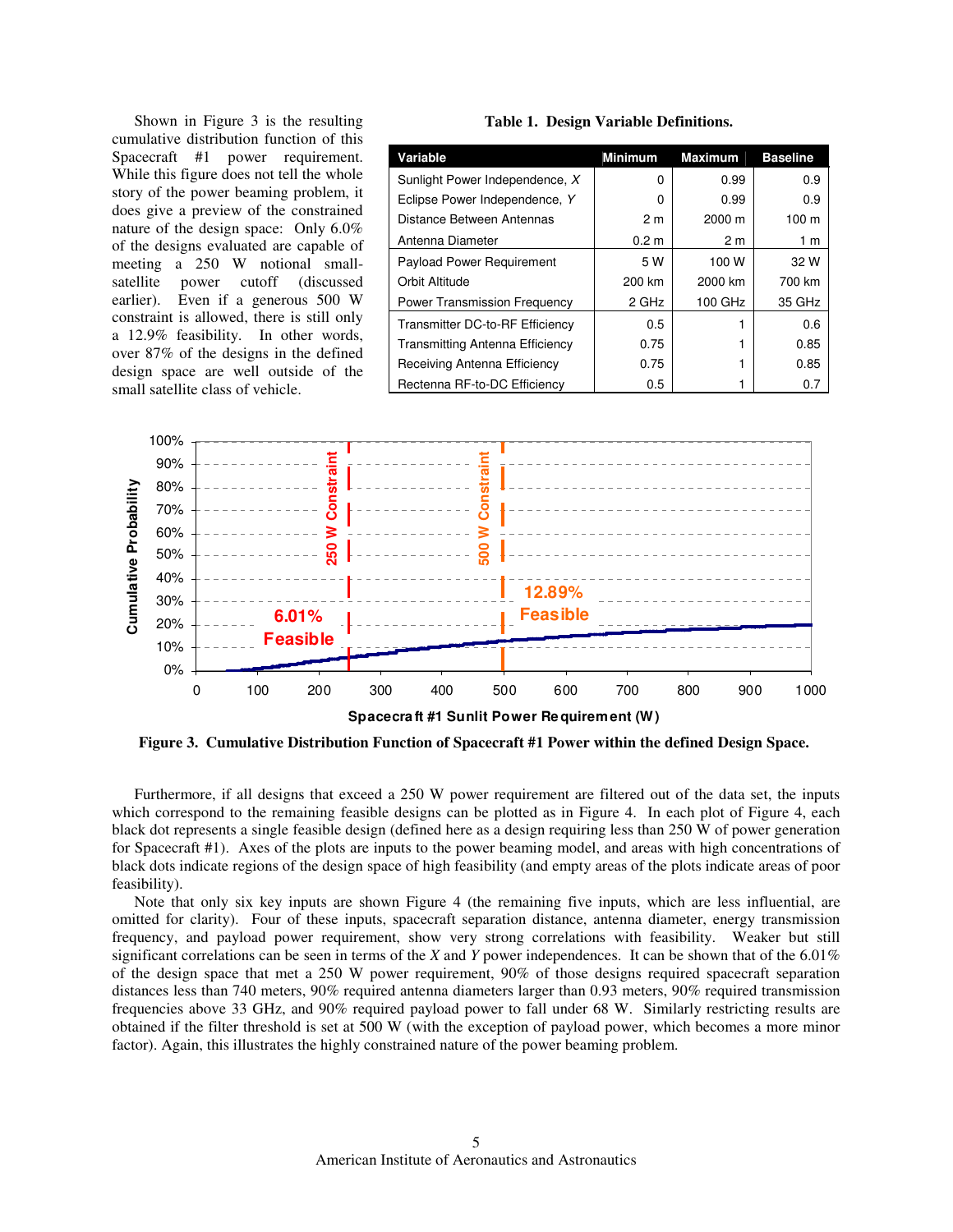

**Figure 4. Multivariate plot showing trends among six key input parameters for all 601 feasible (<250 W) designs from the Monte Carlo design space exploration.**

#### **B. Baseline Definition**

For reference purposes, a baseline configuration in the design space is defined as one reasonable implementation of power beaming. This baseline (see the rightmost column of Table 1) is decided upon after an initial exploration of the design space and uses  $X = Y = 0.9$  (i.e., during sunlight and eclipse, the payload-carrying spacecraft generates 90% of its required power and receives the last 10% from beaming). Distance between the antennas of the two spacecraft is set to 100 m and the antennas of the spacecraft are assumed to be 1 m in diameter. The payload power requirement (32 W) and orbit altitude (700 km) are based on a notional remote sensing mission.<sup>[1</sup>] The power transmission frequency is taken as 35 GHz, an upper limit on the frequency at which reasonably-developed power beaming technology currently exists.<sup>1,5,16</sup> Transmitter efficiency is based on an assumed 35 GHz klystron efficiency,<sup>5</sup> and rectenna efficiency is based on an assumed 35 GHz rectenna.<sup>5</sup> Antenna efficiency is a slightly optimistic estimate based on typical parabolic antenna and rectenna collection efficiencies.<sup>11,17,18</sup>

The power budget for the baseline configuration is shown in Table 2 below. For this baseline, both Spacecraft #1 and #2 have a sunlight power requirement of about 100 W, placing both well within the small satellite category. In this particular scenario, during the sunlit period, Spacecraft #1 must provide 38.0 W to its transmitter in order for 9.7 W to reach Spacecraft #2 in the form of DC power. Similarly, during the eclipse period, Spacecraft #1 must provide 21.1 W to its transmitter in order for 5.4 W to reach Spacecraft #2 as DC power.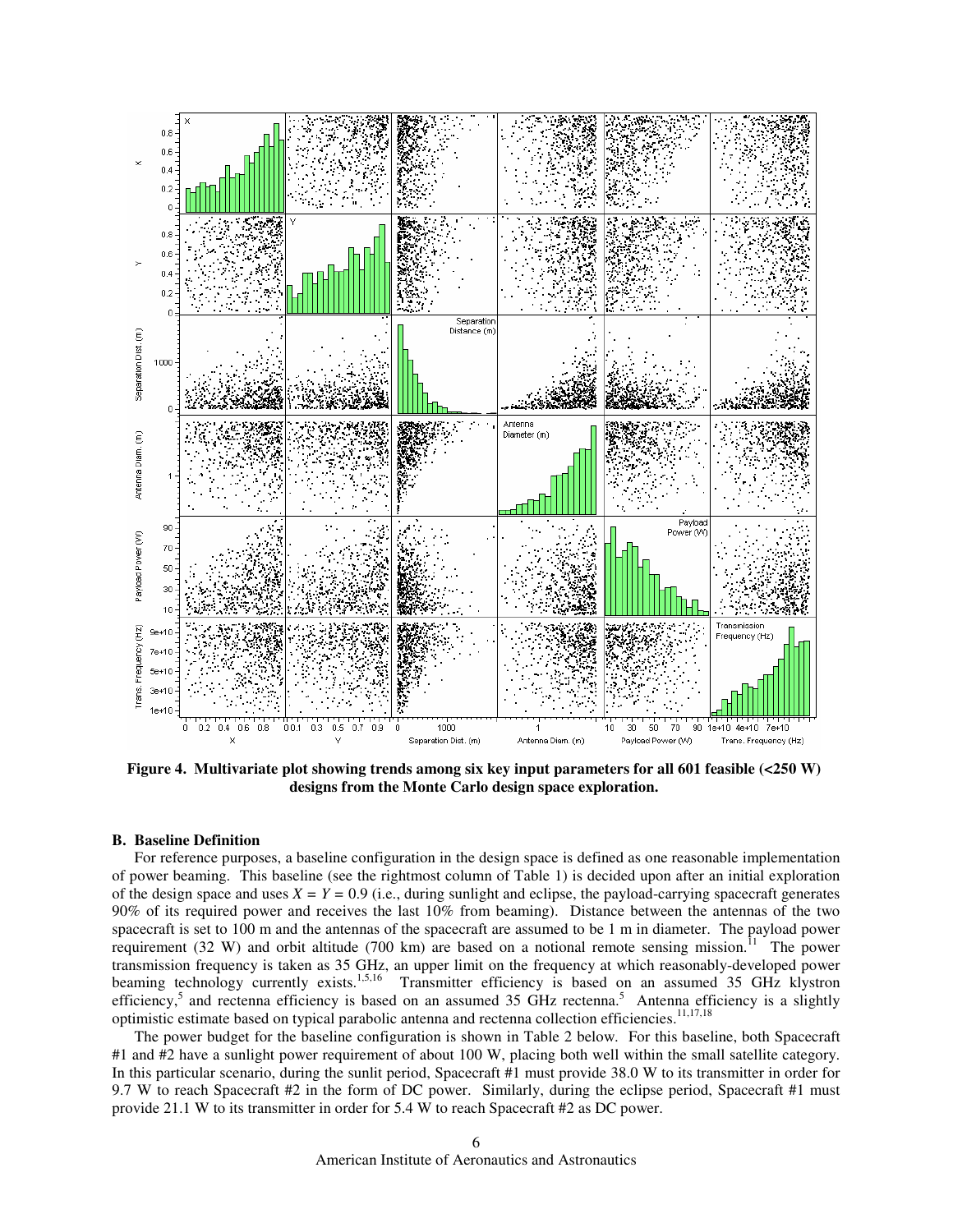|                         | Spacecraft #1                |                             | Spacecraft #2                |                             |
|-------------------------|------------------------------|-----------------------------|------------------------------|-----------------------------|
| Item                    | <b>Sunlight</b><br>Power (W) | <b>Eclipse</b><br>Power (W) | <b>Sunlight</b><br>Power (W) | <b>Eclipse</b><br>Power (W) |
| Payload                 | 0.0                          | 0.0                         | 32.0                         | 32.0                        |
| Spacecraft Subsystems   |                              |                             |                              |                             |
| Propulsion              | 0.0                          | 0.0                         | 0.0                          | 0.0                         |
| Attitude Control        | 0.0                          | 0.0                         | 0.0                          | 0.0                         |
| Communications          | 15.0                         | 15.0                        | 15.0                         | 15.0                        |
| Command & Data Handling | 5.0                          | 5.0                         | 5.0                          | 5.0                         |
| Thermal                 | 0.0                          | 0.0                         | 0.0                          | 0.0                         |
| Power                   | 77.8                         | 22.6                        | 44.9                         | 1.9                         |
| Structures & Mechanisms | 0.0                          | 0.0                         | 0.0                          | 0.0                         |
| TOTAL                   | 97.8                         | 42.6                        | 96.9                         | 53.9                        |

**Table 2. Power Budget associated with the Baseline Configuration.**

## **C. Sensitivities about a Baseline**

To gain a physical understanding of the influence of design variables, the sensitivities of the Spacecraft #1 power requirement are tracked and shown in Figure 5 below. These plots show the variation of the Spacecraft #1 power requirement with respect to one of the eleven variables while the other ten are held constant at the baseline values defined in Table 1 § . Note that the *y*-axes of all plots are held to the same scale (minimum of 0 W and maximum of 1000 W) and the *x*-axes encompass the entire range of each variable as defined in Table 1.

From Figure 5, three very influential variables are identified: distance between antennas, antenna diameter, and power transmission frequency. All three of these appear to exhibit inverse square relationships with power until an "equilibrium" point is reached at which variations in the parameter no longer have an effect<sup>\*\*</sup>.

Three additional variables have a moderate effect: sunlight power independence, eclipse power independence, and payload power requirement. All three have an approximately linear effect on the Spacecraft #1 power requirement (the bend in the eclipse power independence and payload power requirement graph is due to a smoothed discontinuity in the subsystems power model used).

Finally, surprisingly, the four efficiency parameters have a relatively minor effect on the Spacecraft #1 power requirement, at least compared to the other variables. It is also of interest to note that increasing orbit altitude has a slightly favorable effect since a higher altitude correlates with shorter eclipse times.



**Figure 5. Sensitivities about the defined Baseline.**

<sup>§</sup> Note that the transmitter and receiver antenna efficiencies have the same effect on the power requirement output and are shown by a single plot.

This flat-line behavior is due to the fact that the traditional link equation is not valid at very close relative proximities, as noted earlier. Also as noted earlier, the flat-line drawn is actually an optimistic estimate.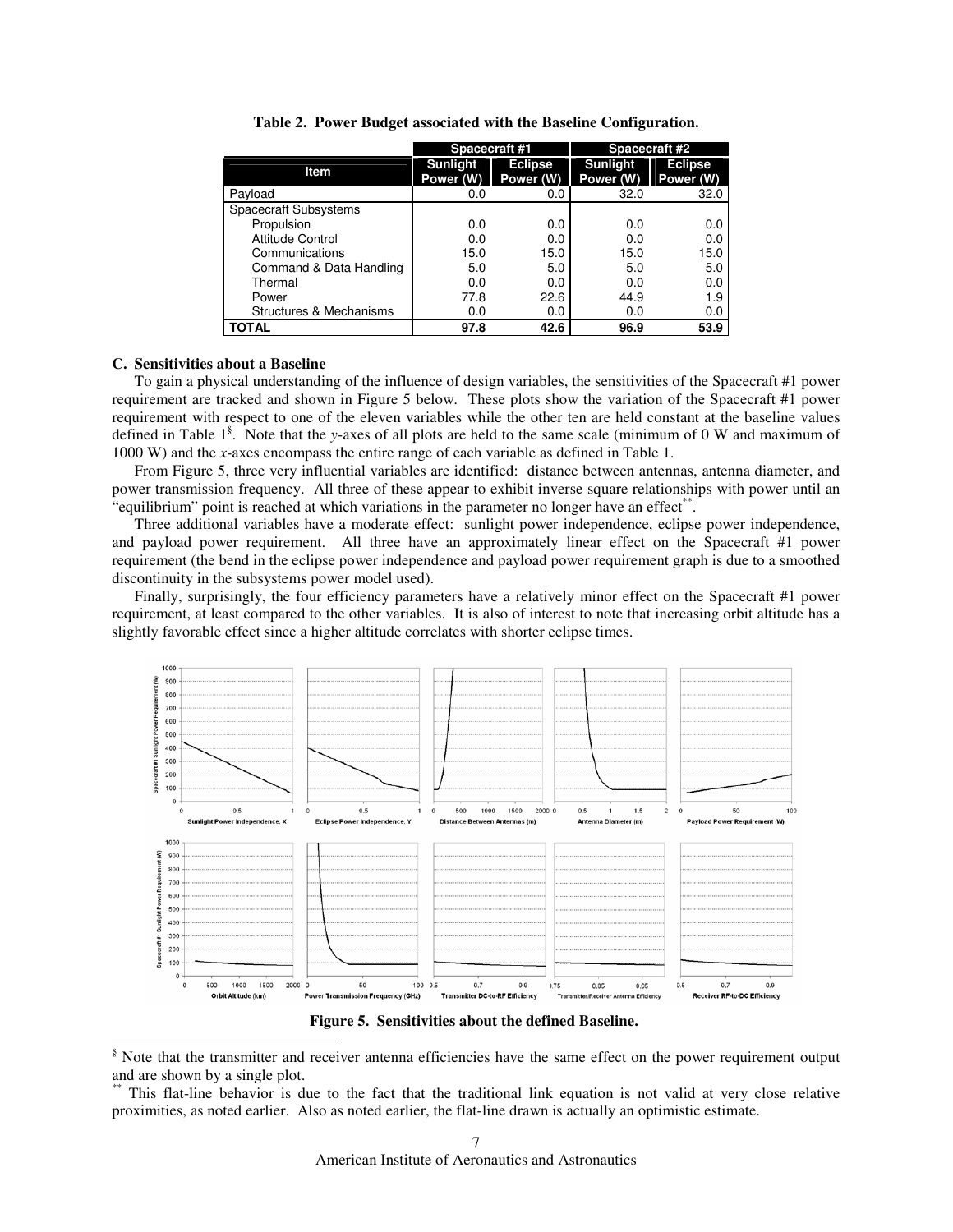## **D. Parametric Design Space Visualization**

In this final step, the design space is visualized by presenting plots in the four dimensions of *X*, *Y*, distance between antennas, and antenna diameter. Two "external" axes are shown as antenna diameter and antenna separation distance. The two "internal" axes of the plots are *Y* versus *X*. The effects of other design space variables are handled by showing the sensitivity of the entire plot with the change of the baseline value.

#### *1. Baseline Design Space*

In Figure 6, the payload power requirement, orbit altitude, power transmission frequency, and efficiencies are defaulted to the baseline values in Table 1 while the remaining variables are allowed to vary. The figure clearly shows power requirements increasing with increasing spacecraft separation distance and with decreasing antenna diameter. Plots which are entirely maroon indicate that every combination of *X* and *Y* results in a design with Spacecraft #1 requiring over 500 W in sunlight, well over the bounds for a small satellite (see discussion in Section III.B). Only combinations of very close spacecraft and spacecraft with large antennas generate *X-Y* spaces with some feasible region. For a reasonable (1.5 m or less) antenna diameter, 400 m spacecraft separation appears to be the limit of the feasible space. Furthermore, it is noted that feasible regions exist only at *X-Y* combinations in the upper right corner of individual plots. For example, in many plots, the  $X \geq 0.7$ ,  $Y \geq 0.7$  region is feasible (i.e., it contains no values over 250 W). In other words, even in the most benign cases with close spacecraft and large antennas, power independence of the payload-carrying spacecraft must generally be at least 70%.

## *2. Sensitivity to Payload Power Requirement*

Figure 7 is identical to Figure 6 except that the payload power requirement is set to 60 W instead of the baseline payload power requirement of 32 W. Note that general trends are the same, but far more of the design space lies above 500 W (and thus well outside the limits of a small spacecraft). In this case, blue feasible regions appear at about  $X \ge 0.9$ ,  $Y \ge 0.9$ , indicating that even in the most benign cases, power independence of the payload-carrying spacecraft must generally be at least 90%.

### *3. Sensitivity to Power Transmission Frequency*

Figure 8 is identical to Figure 6 except that the power transmission frequency is defaulted to 5.8 GHz instead of 35 GHz. This reflects what a potential decision to pursue more traditional power beaming technology would mean for the design space (the 2.5 GHz and 5.8 GHz bands are the ones most prevalent in literature on the topic of power beaming). Note that this change eliminates virtually the entire design space; almost all that remains is a space with antenna diameters larger than 1 m and separation distances less than 100 m. The clear conclusion from this is that the common 5.8 GHz frequency is likely not sufficient to support power beaming in the context of small satellites.

## **V. Conclusions and Implications**

In conclusion, this paper has presented a first-order study of microwave power beaming as applied to small satellites. Several optimistic assumptions were made, including:

- Only two spacecraft exist in the system (the power-transmitting spacecraft must only provide power to one payload-carrying, power-receiving spacecraft).
- No pointing losses are incurred (both spacecraft point directly at each other).
- Power is beamed continuously (no storage penalty is incurred for occasional "power dumps").
- In close-proximity scenarios (i.e. when the traditional link equation gives incorrect received power estimates), it is assumed that there are no space losses (all power transmitted from the antenna of the transmitting spacecraft reaches the antenna of the receiving spacecraft).

However, even with these optimistic assumptions, it has been demonstrated that the small satellite power beaming design space is severely constrained. Only 6% of cases within the defined design space fall under a suggested 250 W small satellite power constraint. The vast majority of cases that are feasible involve very high transmission frequencies (over 33 GHz), large antenna diameters (over 0.93 m), and proximity operations (with spacecraft separation less than 740 m). Payload power requirement is also a driver, and sunlight and eclipse power independences must generally be 70% or greater. Interestingly, power beaming hardware efficiencies are some of the least influential parameters (within the ranges defined by this study), indicating that the technology improvements will have little impact if the system engineer has freedom to vary other design parameters such as transmission frequency, antenna diameter, and spacecraft separation distance.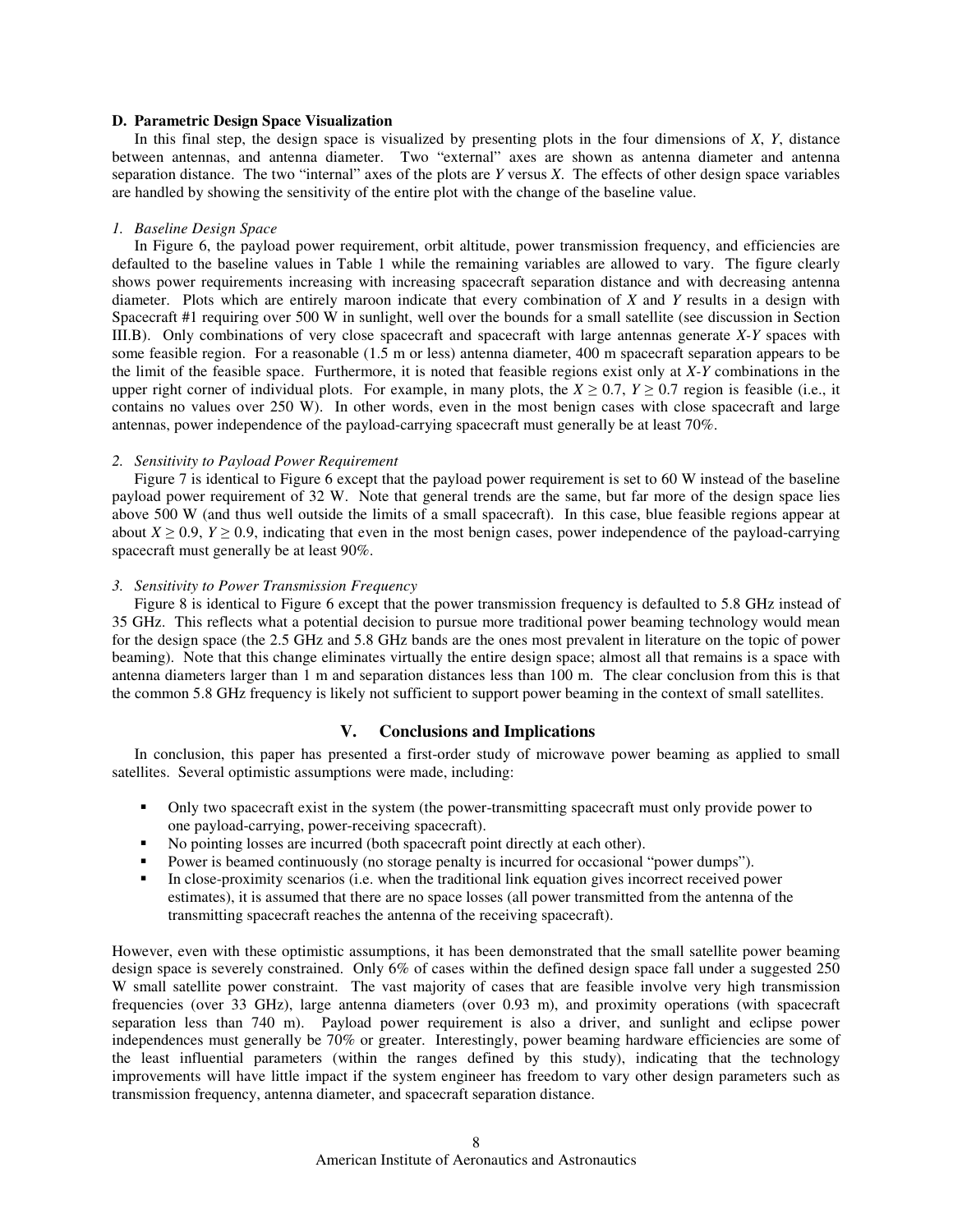

**Figure 6. Baseline Design Space Parametric Visualization. Note that the color scale has a maximum of 500 W (maroon).**



**Figure 7. 60-W Payload Design Space Parametric Visualization. Note that the color scale has a maximum of 500 W (maroon).**

American Institute of Aeronautics and Astronautics 9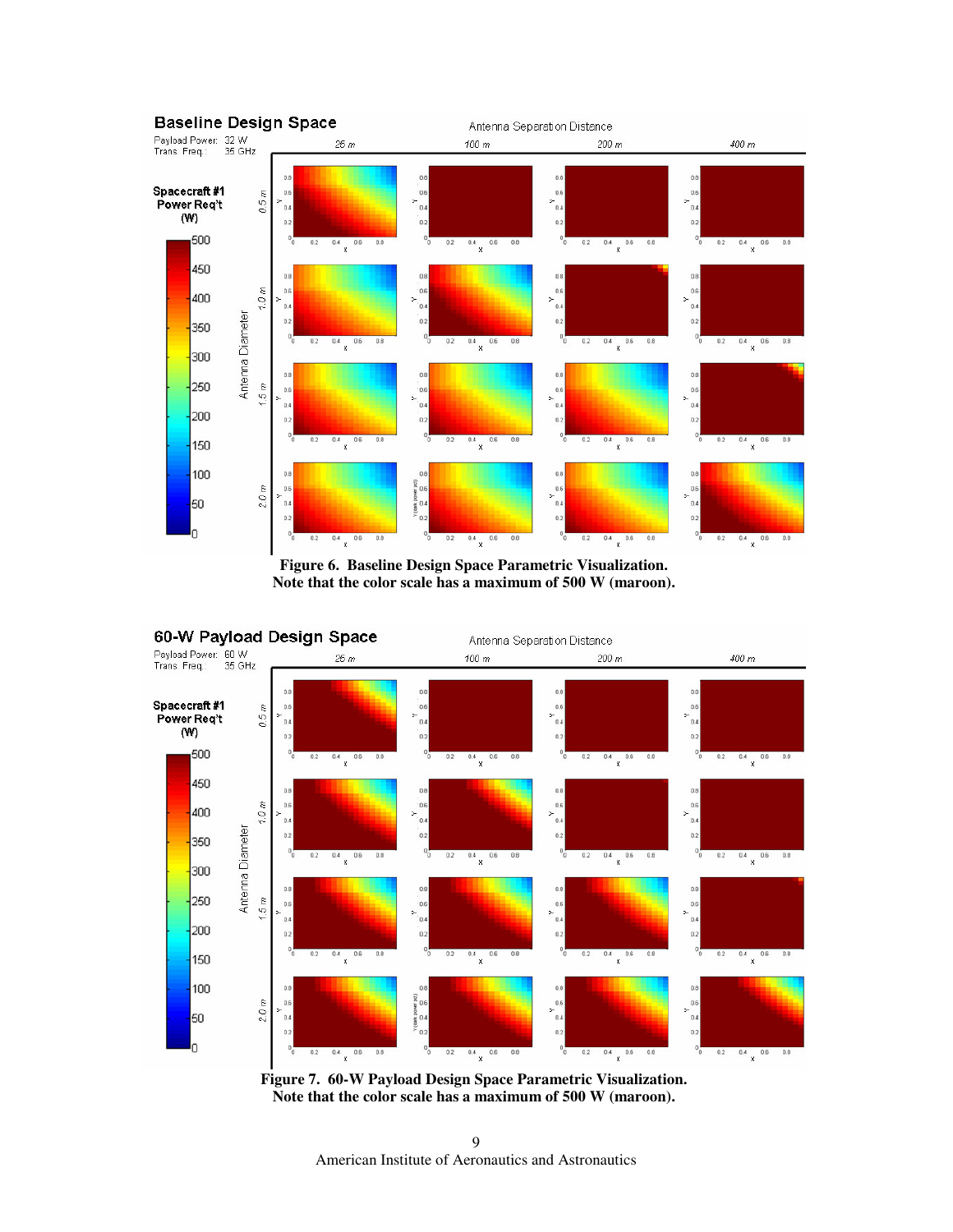

**Figure 8. 5.8 GHz Transmission Frequency Design Space Parametric Visualization. Note that the color scale has a maximum of 500 W (maroon).**

One important fact to point out is that complete power dependence never appears as a feasible possibility. Small satellites receiving power from other small satellites must have the capability to generate a substantial amount of their own power, using beamed power only as a supplement. Given this fact, it is a fair question to ask whether it would even be worth implementing power beaming for small satellites (since it is clear the spacecraft must carry power-generating equipment anyway, it may not be cost-effective to add additional power beaming equipment to glean the last few percent of the power needed). While this question is beyond the scope of this analysis, it should also be noted that the supplementary power role may be useful in the event of primary power system failure. In this case, a power-transmitting spacecraft could be used to provide keep-alive power to a defunct spacecraft.

Finally, one point to acknowledge is that this study did not consider the implications of using multiple powertransmitting spacecraft. For example, a scenario with two power-transmitting spacecraft and one power-receiving spacecraft was not considered, which would likely have produced more feasible possibilities for the small-satellite problem. However, this approach would require the precise pointing and positioning of three spacecraft and the inclusion of two receiving antennas aboard the payload-carrying spacecraft. The operational complexity introduced by this option would be significant, as would the mass penalty of an additional spacecraft plus an additional receiving antenna on the payload-carrying spacecraft. For these reasons, this option was considered beyond the scope of this study.

Overall, it is reasonable to conclude that microwave power beaming is not currently suitable as a primary mode of power within clusters of small satellites. However, one area of valuable future work may lie in the analysis of the trades required (particularly with respect to mass sizing, costing, and value returned) to allow power beaming to serve as an effective supplementary or even emergency power supply for clusters of small satellites in the future.

#### **Acknowledgments**

The authors would like to thank Dr. Gregory Durgin in the Georgia Tech School of Electrical and Computer Engineering for his assistance and expertise in satellite communications and power systems. Thanks also are in order for Mr. Joseph Schlesak of the Communications Research Centre Canada.